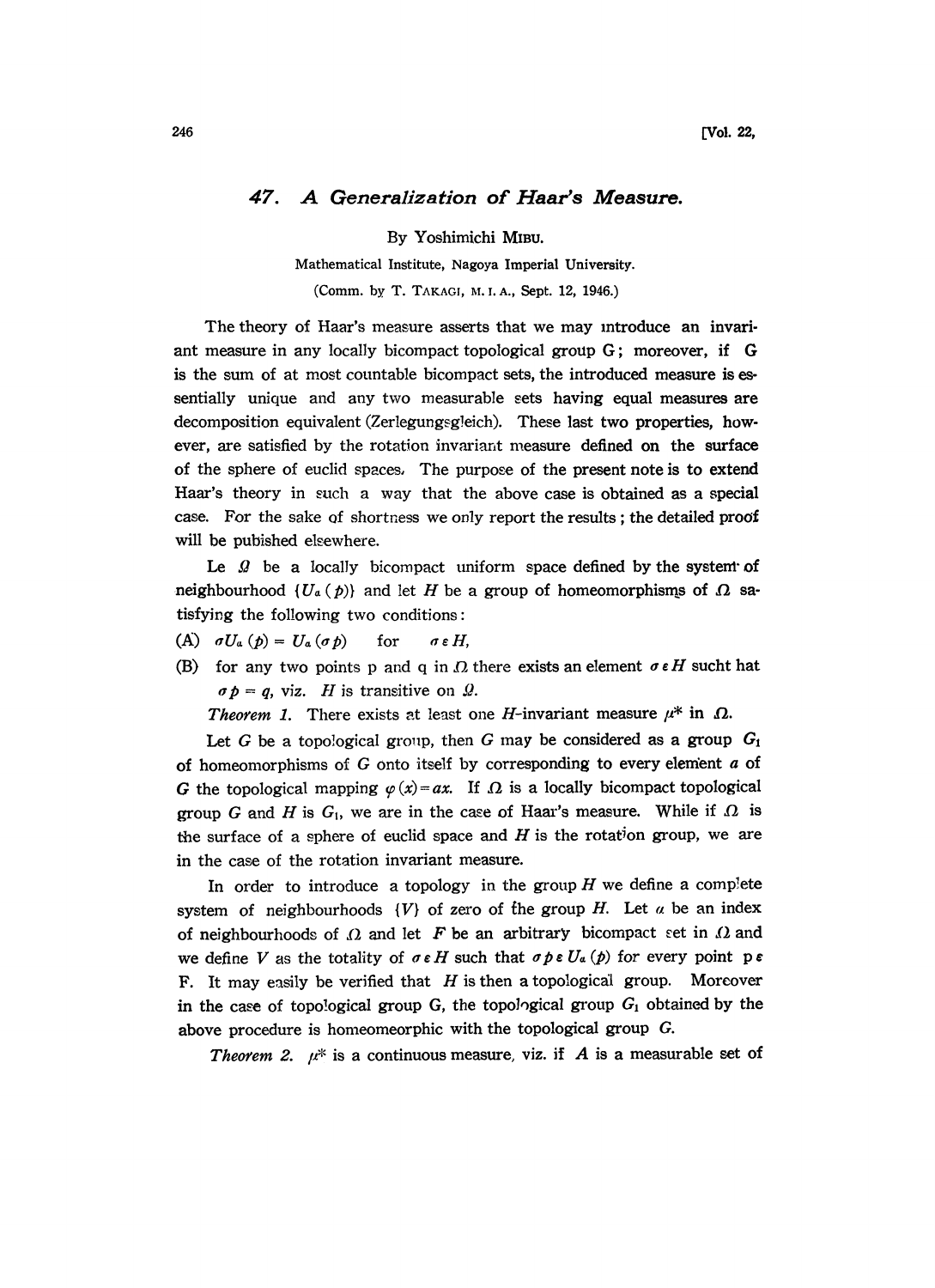finite measure in  $\Omega$  then, for an arbitrary positive number  $\epsilon$ , there exists a neighbourhood V of zero of H such that  $\sigma \in V$  implies  $\mu(A \ominus \sigma A) < \varepsilon$ , where  $A \ominus \sigma A$  denotss the symmetric difference of A and  $\sigma A$ .

**Theorem 3.** If  $f(x)$  is a continuous function on  $\Omega$ , then  $f(\sigma^{-1}x)$  is also a continuous function of  $(x, \sigma)$  on the product space  $\Omega \times H$ .

**Theorem 4.** If  $\Omega$  is the sum of a sequence of bicompact sets and if the topological group is locally bicompact and if  $H$  is expressible as the sum of at most countable bicompact sets, then the H-invariant measure in  $\mathcal{Q}$  is unique and any two measurable sets having equal measure are decomposition-equivalent.

Corollary. Haar's measure is unique.

In the rest of this note, we assume that  $\Omega$  is the sum of at most countable bicompact sets.

**Theorem 5.** In order that  $H$  is totally bounded it is necessary and sufcient that  $\Omega$  is totally bounded.

**Theorem 6.** For any open set U in H there exists at most countable elements  $a_1$ ,  $a_2$ , ... in H such that  $\bigvee_{n=1}^{\infty} a_n$   $U = H$ .

Theorem 7. If  $\Omega$  is connected or is a metric space in which evrey bounded subset is compact, then  $H$  is locally bounded.

We furthermore assume the following condition:

(C) for any point  $q \in U_a(p)$  there exists an index  $\beta$  (which may depend upon *q*) such that  $\gamma$ e<br>fied if .O. is a  $U_{\beta}(p)$  and  $s \in U_{\beta}(v)$  implies  $s \in U_{\alpha}(r)$ . This condition is satisfied if  $\Omega$  is a metric space or a topological group. Under the condition (C) we have the

**Theorem 8.** Let H be the group of all the homeomorphisms  $\sigma$  of  $\Omega$  satisfying the condition  $(A)$ , then  $H$  is complete.

Theorem 9.. Let  $H$  be the group given in Theorem 8, then  $H$  is locally bicompact in the following cases:

(i)  $\Omega$  is bicompact ( $\overline{H}$  is bicompact in this case),

(ii)  $\Omega$  is connected,

(iii)  $\Omega$  is a metric space whose bounded set is compact.

In these cases if  $H$  satisfies the condition (B), the  $H$  invariant measure is unique and any two measurable sets having equal measures are dceomposition-equivalent.

*Theorem 10.* Let H be a group given in Theorem 1. If H is locally bicompact and if a subgroup  $H'$  of H is transitive on  $\Omega$ , then the H'-invariant measure is unique and any two measurable sets having equal measures are